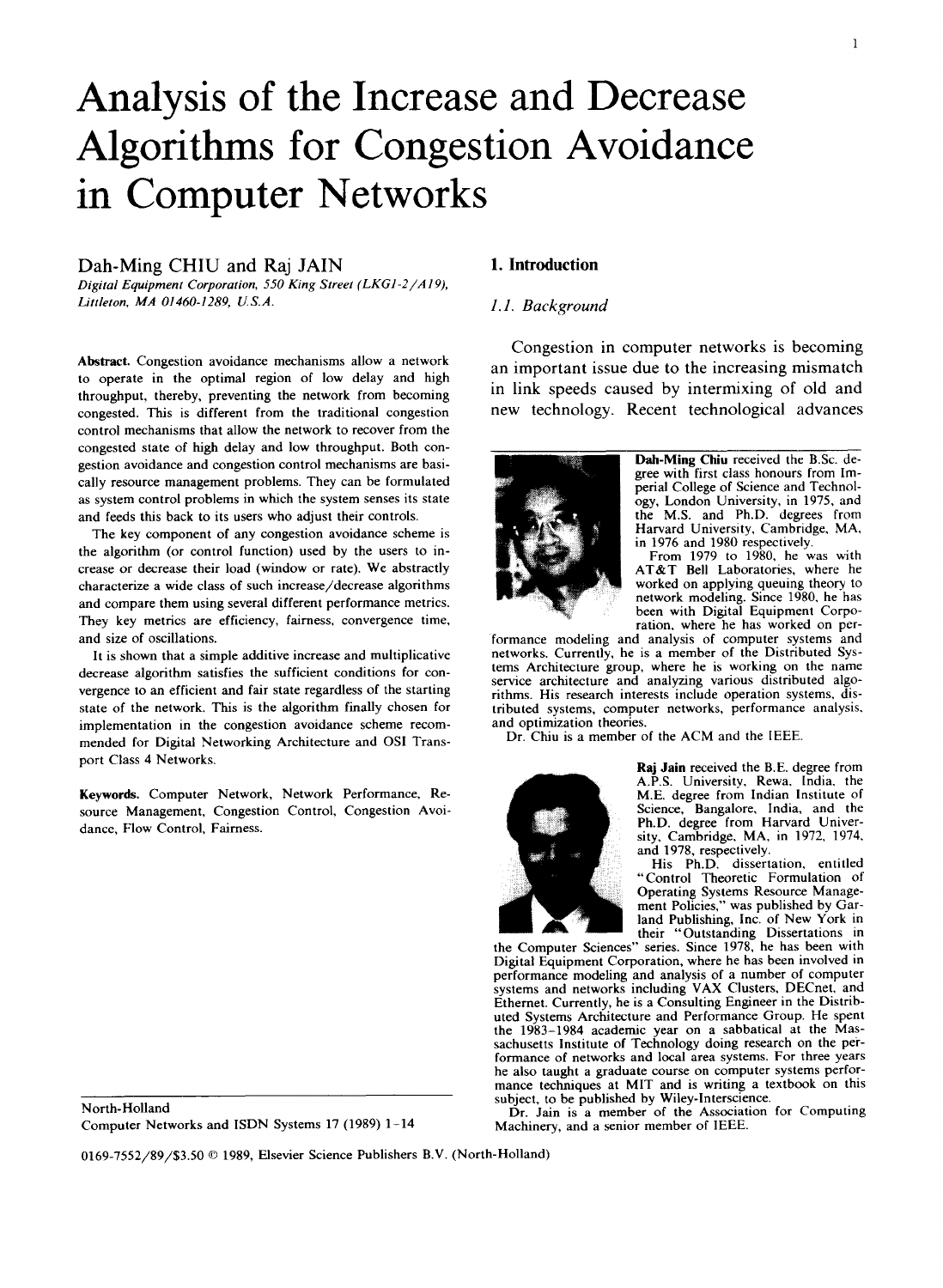

Fig. 1. Network performance as a function of the load. Broken curves indicate performance with deterministic service and interarrival times.

such as local area networks (LANs) and fiber optic LANs have resulted in a significant increase in the bandwidths of computer network links. However, these new technologies must coexist with the old low bandwidth media such as the twisted pair. This heterogeneity has resulted in a mismatch of arrival and service rates in the intermediate nodes in the network causing increased queuing and congestion.

Traditional congestion control schemes help improve performance after congestion has occurred. Figure 1 shows general patterns of response time and throughput of a network as the network load increases. If the load is small, throughput generally keeps up with the load. As the load increases, throughput increases. After the load reaches the network capacity, throughput stops increasing. If the load is increased any further, the queues start building, potentially resulting in packets being dropped. Throughput may suddenly drop when the load increases beyond this point and the network is said to be *congested.*  The response-time curve follows a similar pattern. At first the response time increases little with load. When the queues start building up, the response time increases linearly until finally, as the queues start overflowing, the response time increases drastically.

The point at which the packets start getting lost is called a *cliff* due to the fact that the throughput falls off rapidly after this point. We use the term *knee* to describe the point after which the increase in the throughput is small, but when a significant increase in the response time results.

A scheme that allows the network to operate at the knee is called a *congestion avoidance* scheme, as distinguished from a *congestion control* scheme that tries to keep the network operating in the zone to the left of the cliff. A properly designed congestion avoidance scheme will ensure that the users are encouraged to increase their traffic load as long as this does not significantly affect the response time, and are required to decrease them if that happens. Thus, the network load oscillates around the knee.

Both congestion avoidance and congestion control mechanisms are dynamic resource management problems that can be formulated as system control problems in which the system senses its state and feeds this back to its users who adjust their controls. For the congestion problem, the state consists of the load on the network and the control is the number of packets put into the network by the users. Often a window mechanism is used in the transport layer protocols to limit the number of packets put into the network. An alternative mechanism consists of setting a limit on the rate (packets per second or bits per second) that can be sent by a user. In either case, the control (window or rate) can be dynamically adjusted as the total load on the system changes. This control, which we call the increase/decrease algorithm, is at the heart of all congestion avoidance mechanisms.

We have investigated a number of congestion avoidance mechanisms, reported in a series of papers, and this paper is a part of that series [7,8,10,11]. The concept of congestion avoidance and several alternatives are described in [7]. We chose a particular alternative called the "binary feedback scheme" which is described in detail in [11]. This scheme is later extended in [10] to include a "selective feedback" mechanism in which the routers monitor different users and permit some users to increase load while requesting others to decrease load. All of our work on congestion avoidance is summarized in [8].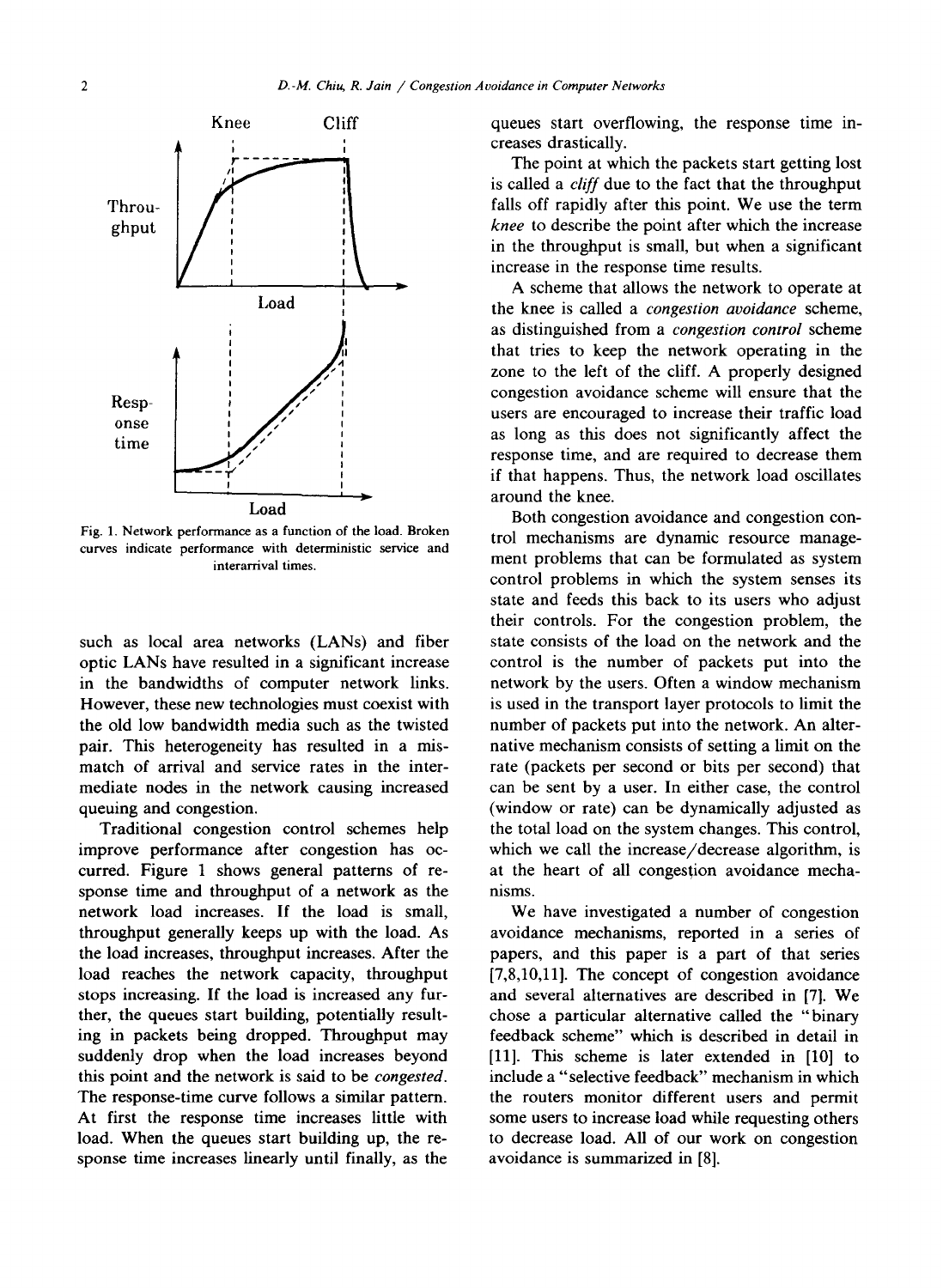This paper concentrates on a detailed analysis of the increase/decrease algorithms. This analysis resulted in the selection of the increase/decrease algorithms used in the binary feedback scheme proposed in [11] and [10]. However, the analysis presented here is general and applies to many other applications besides congestion avoidance.

Briefly, the binary feedback scheme for congestion avoidance operates as follows. The resources in the network monitor their usage and determine if they are loaded below or above an optimal load level. Depending upon the load level, the resource sends a binary feedback  $(1 = \text{overloaded}, 0 =$ underloaded) to the users who then adjust their load using an increase/decrease algorithm. This binary feedback is sent by setting a bit in the packet header. The use of a bit in the packet header as a feedback mechanism has been incorporated into the OSI connectionless networking protocol standards [4]. The bit is called a "congestion experienced bit" and is a part of a field called "quality of service" in the network layer header.

The abstract model assumes that all the users sharing the same bottleneck will receive the *same*  feedback. Based on this feedback, the users try to adjust their load so that the bottleneck is efficiently used as well as equally shared by all users. In this abstracted context, we assume that the feedback and control loop for all users is synchronous, that is, all users receive the same feedback and react to it; the next feedback is then generated after all users have reacted to the feedback and so on. Also, we concentrate on one bottleneck resource and the users that share it. Because of these abstractions, we are able to demonstrate some of the subtle behavior of this type of algorithm. The results presented here were verified by detailed simulations of real networks [7,10,11].

## *1.2. Past Work*

The algorithms studied here belong to a class of distributed algorithms for managing distributed resources. A spectrum of such distributed algorithrns have been studied in the literature. At one end of the spectrum, we have centralized decision-making. In this paradigm, information (about user demands) flows to the resource managers, and the decision of how to allocate the resource is made at the resource. The analysis by Sanders [12] is a good example of this approach.

At the other end of the spectrum, we have decentralized decision-making. In this case the decisions are made by the users while the resources feed information regarding current resource usage. Algorithms studied by Jaffe [5] and later extensions by Gafni [2] and Mosely [9] are all good examples of this approach.

In this paper we analyze a class of decentralized decision-making algorithms that are based on a special form of feedback, namely the feedback from the resource is a binary signal. This binary signal indicates whether the resource is currently overloaded or underutilized. A very good reason for considering a binary form of feedback is the motivation of making the controller/manager of the resource as simple and efficient as possible. The requirement of a binary feedback often minimizes the work at the resource in generating the feedback.

### *1.3. Notations and Definitions*

Figure 2 shows the assumed model of the network with  $n$  users sharing it. The congestion state of the system is determined by the number of packets in the system. We assume a discrete time operation with time divided into small slots. These slots basically represent intervals at the beginning of which the users set their load level based on the network feedback received during the previous interval. If during time slot  $t$ , the *i*th user's load is  $x_i(t)$ , then the total load at the bottleneck resource would be  $\sum x_i(t)$ , and the state of the system is denoted by the  $n$ -dimensional vector  $x(t) = \{x_1(t), x_2(t), \ldots, x_n(t)\}.$  Since we are operating at or near the knee, all resources demanded by the users are granted (this is not true at the cliff). Thus,  $x_i(t)$  denotes the *i*th user's



Fig. 2. A control system model of n users sharing a network.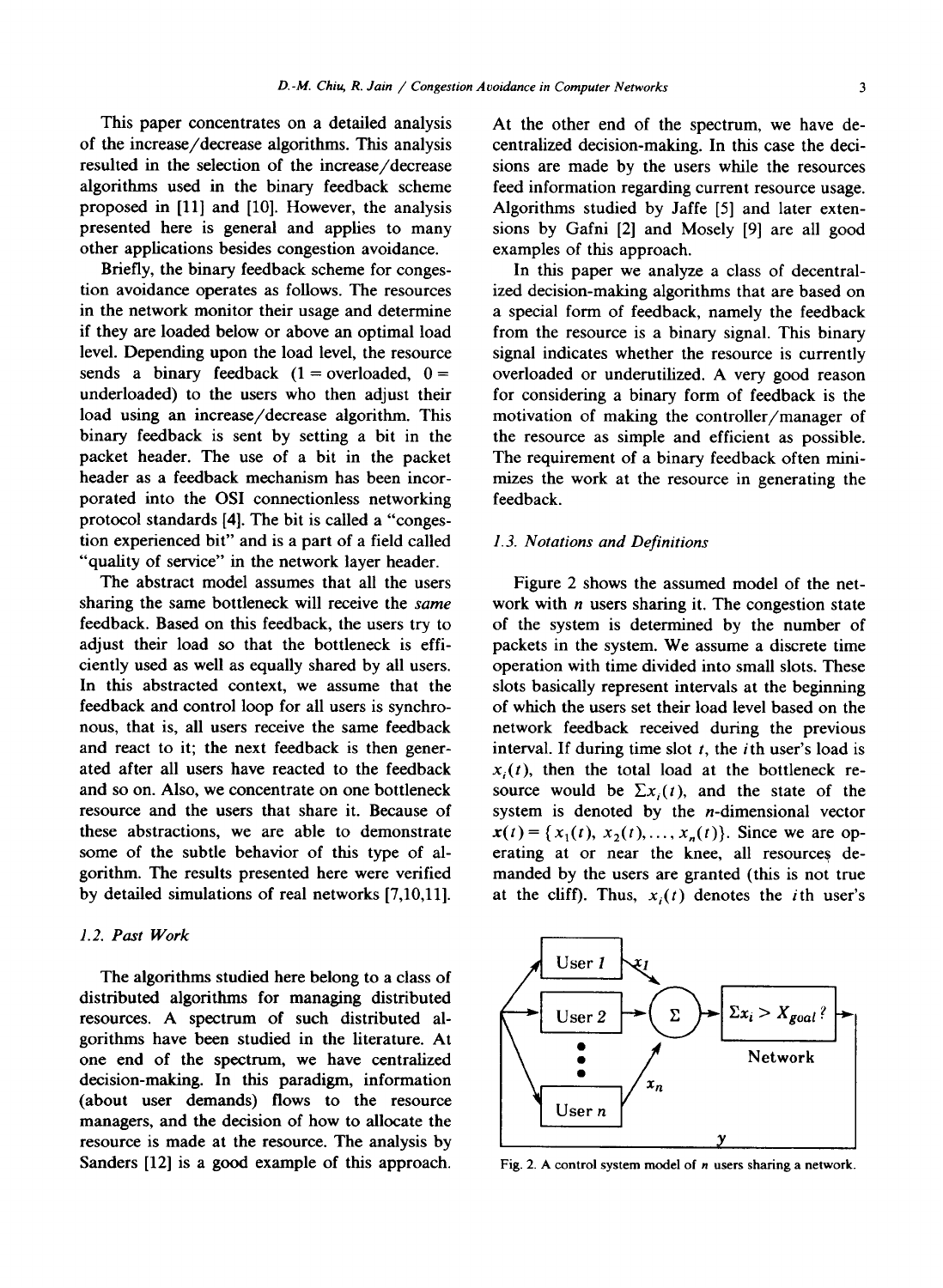demand as well as allocation of the system's resources. During the interval, the system determines its load level and sends a binary feedback  $y(t)$ , which is interpreted by the users as follows:

 $y(t)$  =  $\int 0 \Rightarrow$  Increase load, Decrease load.

The users cooperate with the system and change (increase of decrease) their demands by an amount  $u_i(t)$ . Thus,

$$
x_i(t+1) = x_i(t) + u_i(t).
$$
 (1)

The change  $u_i(t)$  represents *i*th user's control. It is a function of the user's previous demand and the system feedback:

$$
u_i(t) = f(x_i(t), y(t)).
$$
 (2)

In other words,

 $x_i(t+1) = x_i(t) + f(x_i(t), y(t)).$ 

Notice that the users are not aware of other user's individual demands and, thus, cannot make  $u_i(t)$ a function of  $x_i(t)$ ,  $j \neq i$ . In general, the control function  $f()$  can be any linear or nonlinear function. However, we will focus first on *linear* controis. The state equations (1) reduce to

$$
x_i(t+1)
$$
  
= 
$$
\begin{cases} a_1 + b_1 x_i(t) & \text{if } y(t) = 0 \Rightarrow \text{Increase,} \\ a_{\text{D}} + b_{\text{D}} x_i(t) & \text{if } y(t) = 1 \Rightarrow \text{Decrease.} \end{cases}
$$

Here,  $a_I$ ,  $b_I$ ,  $a_D$ ,  $b_D$  are constants. The following are some examples of the control functions:

(1) *Multiplicative Increase/Multiplicative Decrease:* 

$$
x_i(t+1) = \begin{cases} b_1 x_i(t) & \text{if } y(t) = 0 \Rightarrow \text{Increase,} \\ b_{\text{D}} x_i(t) & \text{if } y(t) = 1 \Rightarrow \text{Decrease.} \end{cases}
$$

Here,  $b_1 > 1$  and  $0 < b_p < 1$ . All users increase their demands by multiplying their previous demands by a constant factor. The decrease is also multiplicative.

(2) *Additive Increase/Additive Decrease:* 

$$
x_i(t+1)
$$

$$
= \begin{cases} a_1 + x_i(t) & \text{if } y(t) = 0 \Rightarrow \text{Increase,} \\ a_{\text{D}} + x_i(t) & \text{if } y(t) = 1 \Rightarrow \text{Decrease.} \end{cases}
$$

Here,  $a_1 > 0$  and  $a_D < 0$ . All users increase their

demands by adding a constant amount to their previous demands. The decrease is also additive.<sup>1</sup>

(3) *Additive Increase/ Multiplicative Decrease:* 

$$
x_i(t+1)
$$

$$
= \begin{cases} a_1 + x_i(t) & \text{if } y(t) = 0 \Rightarrow \text{Increase,} \\ b_{\text{D}}x_i(t) & \text{if } y(t) = 1 \Rightarrow \text{Decrease.} \end{cases}
$$

The increase is by a constant amount but the decrease is by a constant factor.

(4) *Multiplicative Increase/Additive Decrease:* 

$$
x_i(t+1)
$$

$$
= \begin{cases} b_1 x_i(t) & \text{if } y(t) = 0 \Rightarrow \text{Increase,} \\ a_{\text{D}} + x_i(t) & \text{if } y(t) = 1 \Rightarrow \text{Decrease.} \end{cases}
$$

In order to evaluate the effectiveness of these controls, we next define a set of criteria explicitly in the next section.

#### *1.4. Criteria for Selecting Controls*

The key criteria are: *efficiency, fairness, distributedness,* and *convergence.* We define them formally as follows:

(1) *Efficiency:* The efficiency of a resource usage **is** defined by the closeness of the total load on the resource to its knee. If  $X_{\text{goal}}$  denotes the desired load level at the knee, then the resource is operating efficiently as long as the total allocation  $X(t)$  $=\sum x_i(t)$  is close to  $X_{\text{goal}}$ . Overload ( $X(t) > X_{\text{goal}}$ ) or underload  $(X(t) < X_{\text{goal}})$  are both undesirable and are considered inefficient. We consider both as equally undesirable.

Notice, that efficiency relates only to the total allocations and thus two different allocations can both be efficient as long as the total allocation is close to the goal. The distribution of the total allocation among individual users is measured by the fairness criterion.

(2) *Fairness: The* fairness criterion has been widely studied in the literature. When multiple users share multiple resources, the *maxmin fairness* criterion has been widely adopted [2,3,5,10]. Essentially, the set of users are partitioned into equivalent classes according to which resource is their primary bottleneck. The *maxmin* criterion then asserts that the users in the same equivalent

**<sup>&</sup>lt;sup>1</sup>** It is assumed that truncation is applied when  $a_D + x_i(t)$  is less than zero, so that  $x_i(t)$  will never become negative.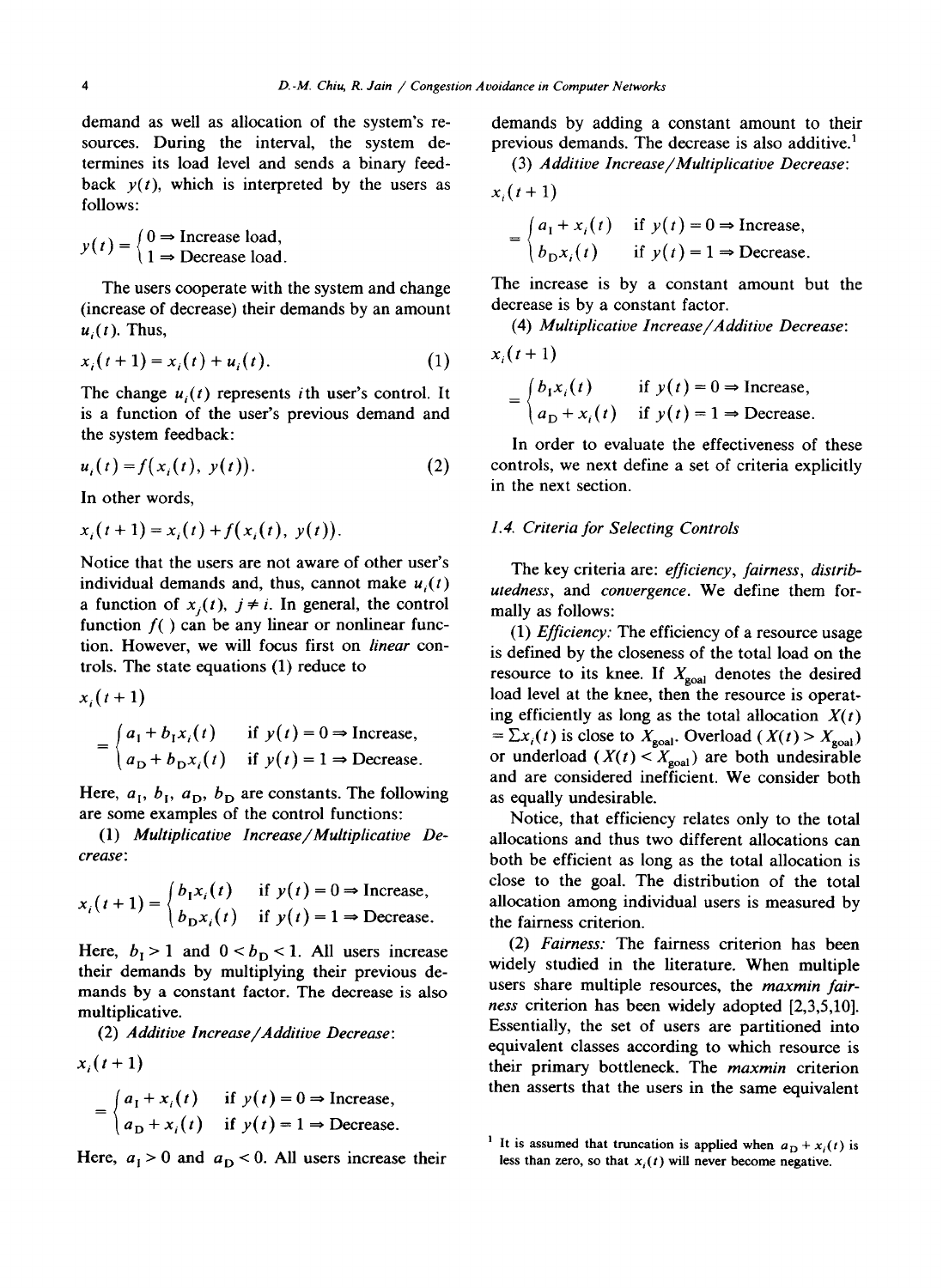class ought to have the equal share of the bottleneck. Thus, a system in which  $x_i(t) = x_i(t) \,\forall i, j$ sharing the same bottleneck is operating fairly. If all users do not get exactly equal allocations, the system is less fair and we need an index or a function that quantifies the fairness. One such index is [6]:

$$
\text{Fairness:} \quad F(x) = \frac{(\sum x_i)^2}{n(\sum x_i^2)}.
$$

This index has the following properties:

- (a) The fairness is bounded between 0 and 1 (or 0% and 100%). A totally fair allocation (with all  $x_i$ 's equal) has a fairness of 1 and a totally unfair allocation (with all resources given to only one user) has a fairness of *1/n*  which is 0 in the limit as *n* tends to  $\infty$ .
- (b) The fairness is independent of scale, i.e., unit of measurement does not matter.
- (c) The fairness is a continuous function. Any slight change in allocation shows up in the fairness.
- (d) If only  $k$  of n users share the resource equally with the remaining  $n-k$  users not receiving any resource, then the fairness is *k/n.*

For other properties of this fairness function, see [61.

(3) *Distributedness: The* next requirement that we put on the control scheme is that it be distributed. A centralized scheme requires complete knowledge of the state of the system. For example, we may want to know each individual user's demand or their sum. This information may be available at the resource. However, conveying this information to each and every user causes considerable overhead, especially since a user may be using several resources at the same time. We are thus primarily interested in control schemes that can be implemented in real networks and, therefore, we assume that the system does the minimum amount of feedback. It only tells whether it is underloaded or overloaded via the binary feedback bits. Other information such as  $X_{\text{goal}}$  and the number of users sharing the resource are assumed to be unknown by the users. This restricts the set of feasible schemes. We, therefore, describe the set of feasible schemes with and without this restriction.

(4) *Convergence:* Finally we require the control scheme to converge. Convergence is generally measured by the speed with which (or time taken till) the system approaches the goal state from any starting state. However, due to the binary nature of the feedback, the system does not generally converge to a single steady state. Rather, the system reaches an "equilibrium" in which it oscillates around the optimal state. The time taken to reach this "equilibrium" and the size of the oscillations jointly determine the convergence. The time determines the *responsiveness,* and the size of the oscillations determine the *smoothness* of the control. Ideally, we would like the time as well as oscillations to be small. Thus, the controls with smaller time and smaller amplitude of oscillations are called more responsive and more smooth, respectively, as shown in Fig. 3.

### *1.5. Outline of this Paper*

In this paper, we develop a simple and intuitive methodology to explain when and why a control converges. We address the following questions: *What are all the possible solutions that converge to efficient and fair states? How do we compare those controls that converge?* 

The paper is organized as follows. In Section 2 we will characterize the set of all *linear* controls that converge and, thus, identify the set of feasible controls. Then we narrow down the feasible set to a subset that satisfies our distributedness criterion. These subset still includes controls that have unacceptable magnitudes of oscillation or those that converge too slowly. Then in Section 3, we discuss



Fig. 3. Responsiveness and smoothness.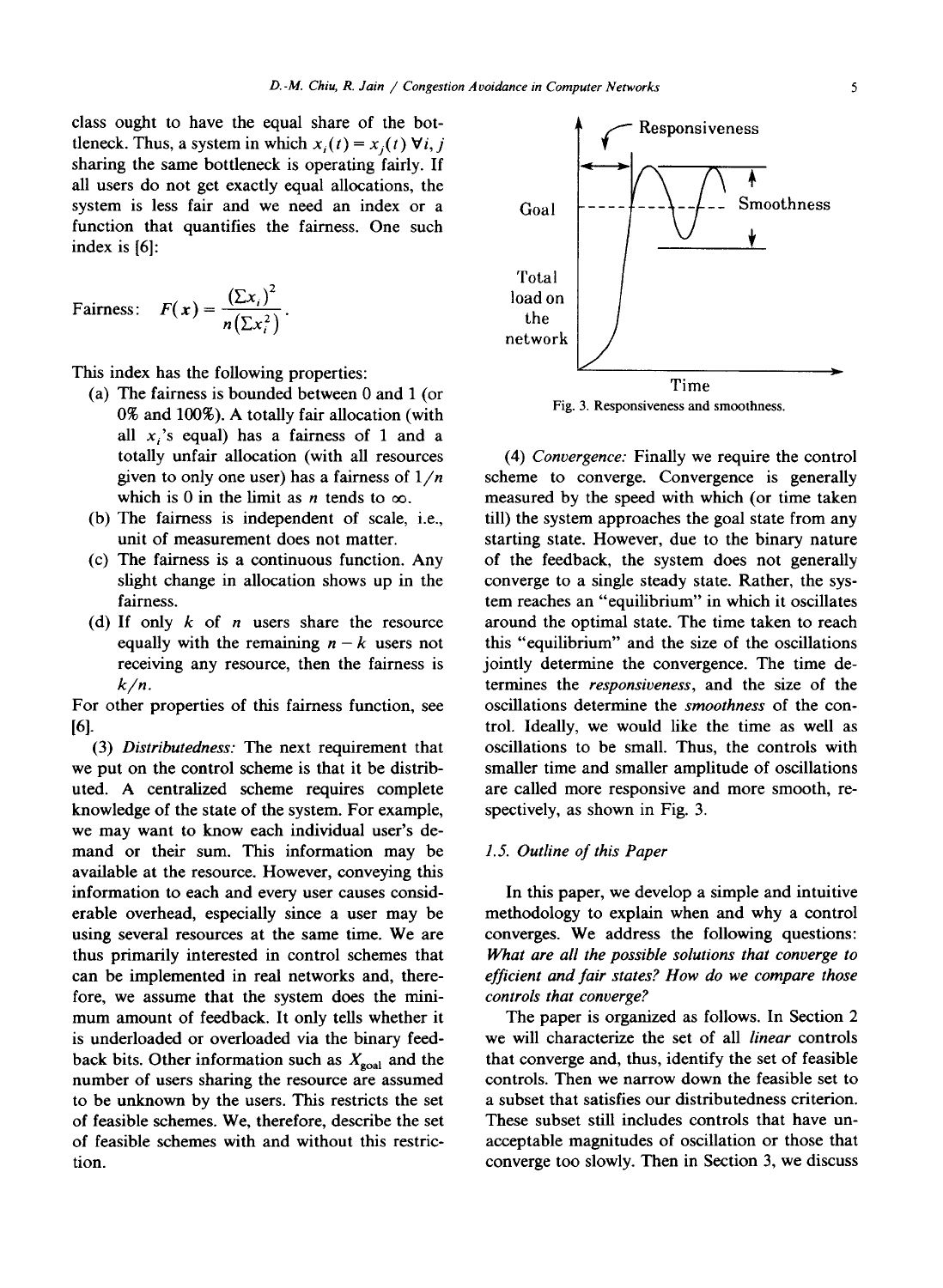how to find the subset of feasible distributed controls that represent the optimal trade-off of responsiveness and smoothness, as we defined in convergence. In Section 4, we discuss how the results extend to nonlinear controls. And in the last section we summarize the results and discuss some of the practical considerations (such as simplicity, robustness, and scalability).

#### **2. Feasible Linear Controls**

#### *2.1. Vector Representation of the Dynamics*

In determining the set of feasible controls, it is helpful to view the system state transitions as a trajectory through an n-dimensional vector space. We describe this method using a 2-user case, which can be viewed in a 2-dimensional space.

As shown in Fig. 4, any 2-user resource allocation  $\{x_1(t), x_2(t)\}\)$  can be represented as a point  $(x_1, x_2)$  in a 2-dimensional space. In this figure, the horizontal axis represents allocations to user 1, and the vertical axis represents allocations to user 2. All allocations for which  $x_1 + x_2 = X_{\text{goal}}$ are efficient allocations. This corresponds to the straight line marked "efficiency line". All allocations for which  $x_1 = x_2$  are fair allocations. This corresponds to the straight line marked "fairness line". The two lines intersect at the point  $(X_{\text{goal}}/2, X_{\text{goal}}/2)$  that is the optimal point. The goal of control schemes should be to bring the



Fig. 4. Vector representation of a two-user case.

system to this point regardless of the starting position.

All points below the efficiency line represent an "underloaded" system and ideally the system would ask users to increase their load. Consider, for example, the point  $x_0 = (x_{10}, x_{20})$ . The additive increase policy of increasing both users' allocations by  $a_1$  corresponds to moving along a 45° line. The multiplicative increase policy of increasing both users' allocations by a factor  $b<sub>I</sub>$ corresponds to moving along the line that connects the origin to the point. Similarly, all points above the efficiency line represent an "overloaded" system and additive decrease is represented by a 45 ° line, while multiplicative decrease is represented by the line joining the point to the origin.

The fairness at any point  $(x_1, x_2)$  is given by

$$
\text{Fairness} = \frac{(x_1 + x_2)^2}{2(x_1^2 + x_2^2)}.
$$

Notice that multiplying both allocations by a factor  $b$  does not change the fairness. That is,  $(bx_1, bx_2)$  has the same fairness as  $(x_1, x_2)$  for all values of  $b$ . Thus, all points on the line joining a point to origin have the same fairness. We, therefore, call a line passing through the origin a "equi-fairness" line. The fairness decreases as the slope of the line either increases above or decreases below the fairness line.

Figure 5 shows a complete trajectory of the two-user system starting from point  $x_0$  using an additive increase/multiplicative decrease control policy. The point  $x_0$  is below the efficiency line and so both users are asked to increase. They do so additively by moving along at an angle of  $45^\circ$ . This brings them to  $x_1$  which happens to be above the efficiency line. The users are asked to decrease and they do so multiplicatively. This corresponds to moving towards the origin on the line joining  $x_1$  and the origin. This brings them to point  $x_2$ , which happens to be below the efficiency line and the cycle repeats. Notice that  $x_2$  has higher fairness than  $x_0$ . Thus, with every cycle, the fairness increases slightly, and eventually, the system converges to the optimal state in the sense that it keeps oscillating around the goal.

Similar trajectories can be drawn for other control policies. Although not all control policies converge. For example, Fig. 6 shows the trajectory for the additive increase/additive decrease control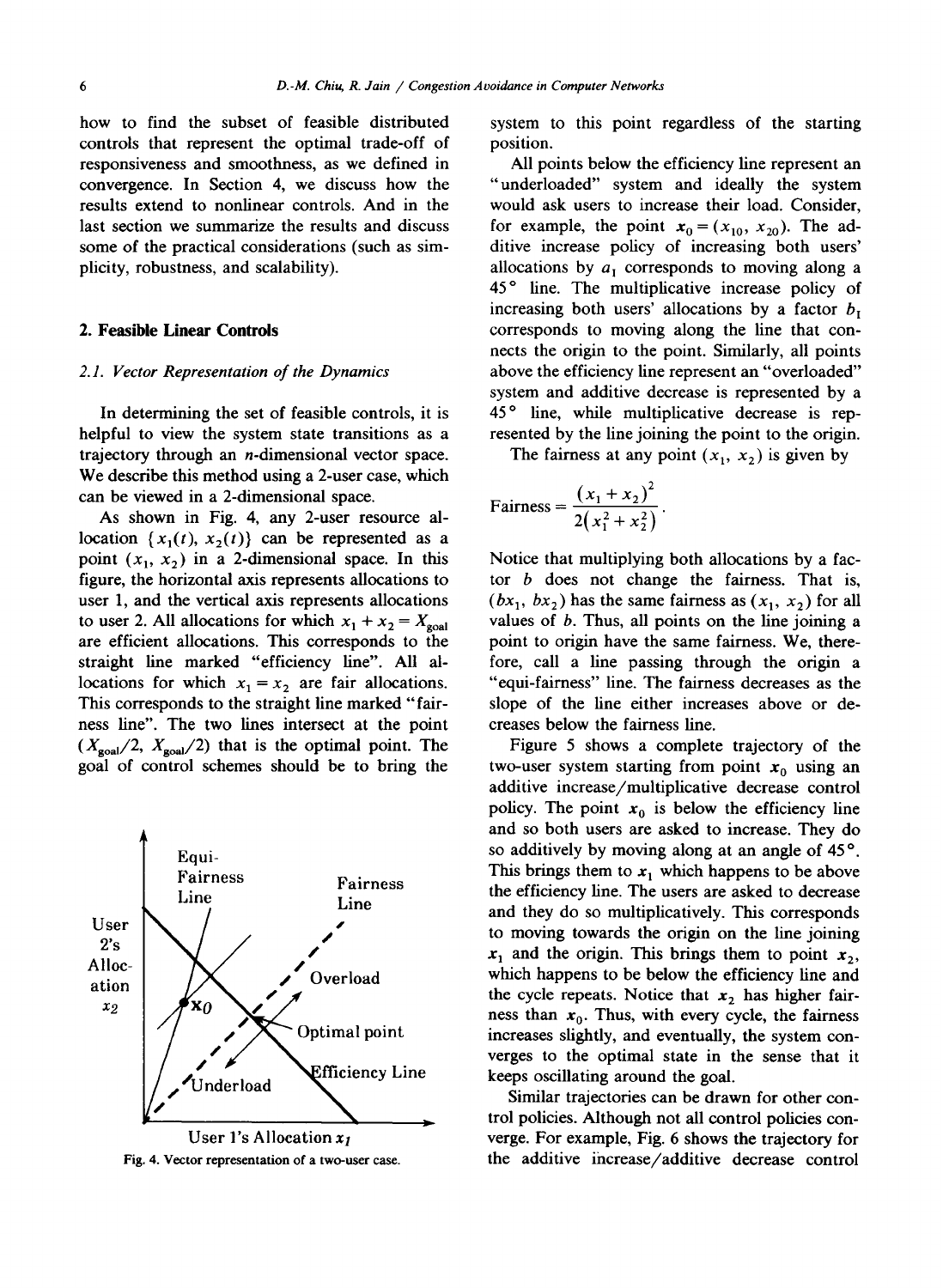

Fig. 5. Additive Increase/Multiplicative Decrease converges to the optimal point.

policy starting from the position  $x_0$ . The system keeps moving back and forth along a  $45^{\circ}$  line through  $x_0$ . With such a policy, the system can

converge to efficiency, but not to fairness. The conditions for convergence to efficiency and fairness are derived algebraically in the next section.



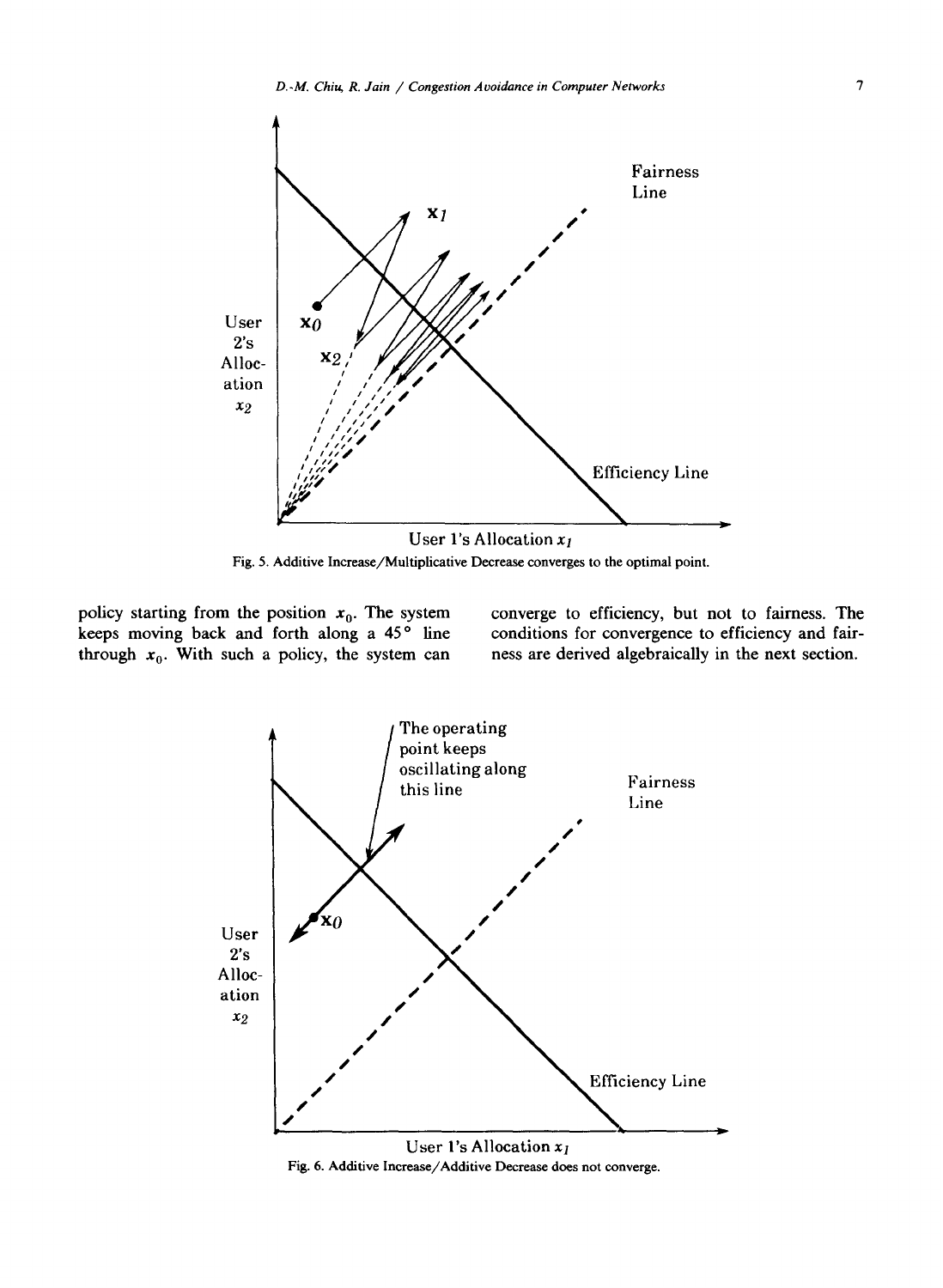#### *2.2. Convergence to Efficiency*

In order to guarantee convergence to efficiency we need to first make sure that at each step the system react correctly to the feedback by moving in the right direction. That is, when the system asks the users to decrease, we should ensure that the total load will not increase and when the system asks the users to increase, the total load will not decrease This is the principle of *negative feedback*.<sup>2</sup> Algebraically:

$$
y(t) = 0 \Rightarrow \sum x_i(t+1) > \sum x_i(t),
$$
  

$$
y(t) = 1 \Rightarrow \sum x_i(t+1) < \sum x_i(t).
$$

In terms of the policy parameters, this means that the parameter values should be

$$
na_1 + (b_1 + 1)\Sigma x_i(t) > 0 \quad \forall n \text{ and } \forall \Sigma x_i(t),
$$
\n
$$
na_{\text{D}} + (b_{\text{D}} - 1)\Sigma x_i(t) < 0 \quad \forall n \text{ and } \forall \Sigma x_i(t),
$$
\nor equivalently:

or, equivalently,

$$
b_1 > 1 - \frac{na_1}{\sum x_i(t)}
$$
  
\n
$$
b_{\text{D}} < 1 - \frac{na_{\text{D}}}{\sum x_i(t)} \quad \forall n \text{ and } \forall \sum x_i(t).
$$
 (3)

#### *2.3. Convergence to Fairness*

Convergence to fairness is defined as moving towards the fairness index of one, i.e.,

$$
F(x(t))\to 1 \text{ as } t\to\infty.
$$

The linear control policies affect the fairness as follows:

$$
F(x(t+1)) = \frac{\left(\sum x_i(t+1)\right)^2}{n\left(\sum x_i^2(t+1)\right)}
$$
(4)

$$
= \frac{\left(\sum a + bx_i(t)\right)^2}{n\Sigma\left(a + bx_i(t)\right)^2}
$$
\n
$$
= \frac{\left(\sum c + x_i(t)\right)^2}{n\Sigma\left(c + x_i(t)\right)^2}
$$
\n(5)

<sup>2</sup> Note that satisfying the negative feedback condition alone only guarantees that the system will oscillate about the efficiency point, but says nothing about the size of oscillation. So this is strictly speaking weaker than the efficiency condition. We will, however, explore how the oscillation size can be minimized when we talk about the optimality of a policy in the next section.

where 
$$
c = a/b
$$
 (6)  
=  $F(\mathbf{r}(t)) + (1 - F(\mathbf{r}(t)))$ 

$$
\times \left(1 - \frac{\sum x_i^2(t)}{\sum (c + x_i(t))^2}\right). \tag{7}
$$

The last expression in the above equation is an increasing function of  $c$ . Thus, it is sufficient to ensure that  $c \ge 0$  to guarantee non-decrease of fairness. Note that  $c = 0 \Rightarrow F(x(t+1)) = F(x(t))$ , i.e., the fairness stays the same. To ensure convergence to fairness, we require  $c > 0$  for either increase or decrease policy. In terms of increase/decrease parameters, this implies

$$
\frac{a_1}{b_1} \ge 0 \quad \text{and} \quad \frac{a_D}{b_D} > 0 \tag{8}
$$

or

$$
\frac{a_1}{b_1} > 0 \quad \text{and} \quad \frac{a_D}{b_D} \ge 0. \tag{9}
$$

In (8), the fairness goes up during decrease and either goes up or stays the same during increase. Similarly, (9) ensures that fairness goes up during increase and either goes up or stays the same during decrease. This is sufficient to ensure convergence to fairness. We do not need the fairness to go up during both increase and decrease.

Equations (8) and (9) basically state that  $a<sub>1</sub>$ and  $b<sub>I</sub>$  should not be of opposite signs. Similarly,  $a_D$  and  $b_D$  should not be of opposite signs.

To satisfy (8) or (9), it follows that all four parameters  $a_1$ ,  $b_1$ ,  $a_D$ , and  $b_D$  must be positive, for otherwise  $x_i(t)$  can become negative. Also, since *n*,  $\sum x_i(t)$ , and  $a_{\text{D}}$  are all positive, from (3) we know  $b_{\rm D}$  must be less than 1. So

$$
a_1 \ge 0, \t b_1 \ge 0,a_D \ge 0, \t 0 \le b_D < 1
$$
\n(10)

where  $a_{\text{I}}$  and  $b_{\text{I}}$  cannot be both zero, else it would imply zero increase; and  $a_1$  and  $a_{\rm D}$  cannot be both zero, else it would imply  $c$  is always zero.

#### *2.4. Distributedness*

The requirement of having no information about system state other than the feedback  $y(t)$ further limits the set of feasible linear controls. Since the fairness requirements (Equation (8) or (9)) do not involve any system state, it already satisfies the distributedness criterion. The ef-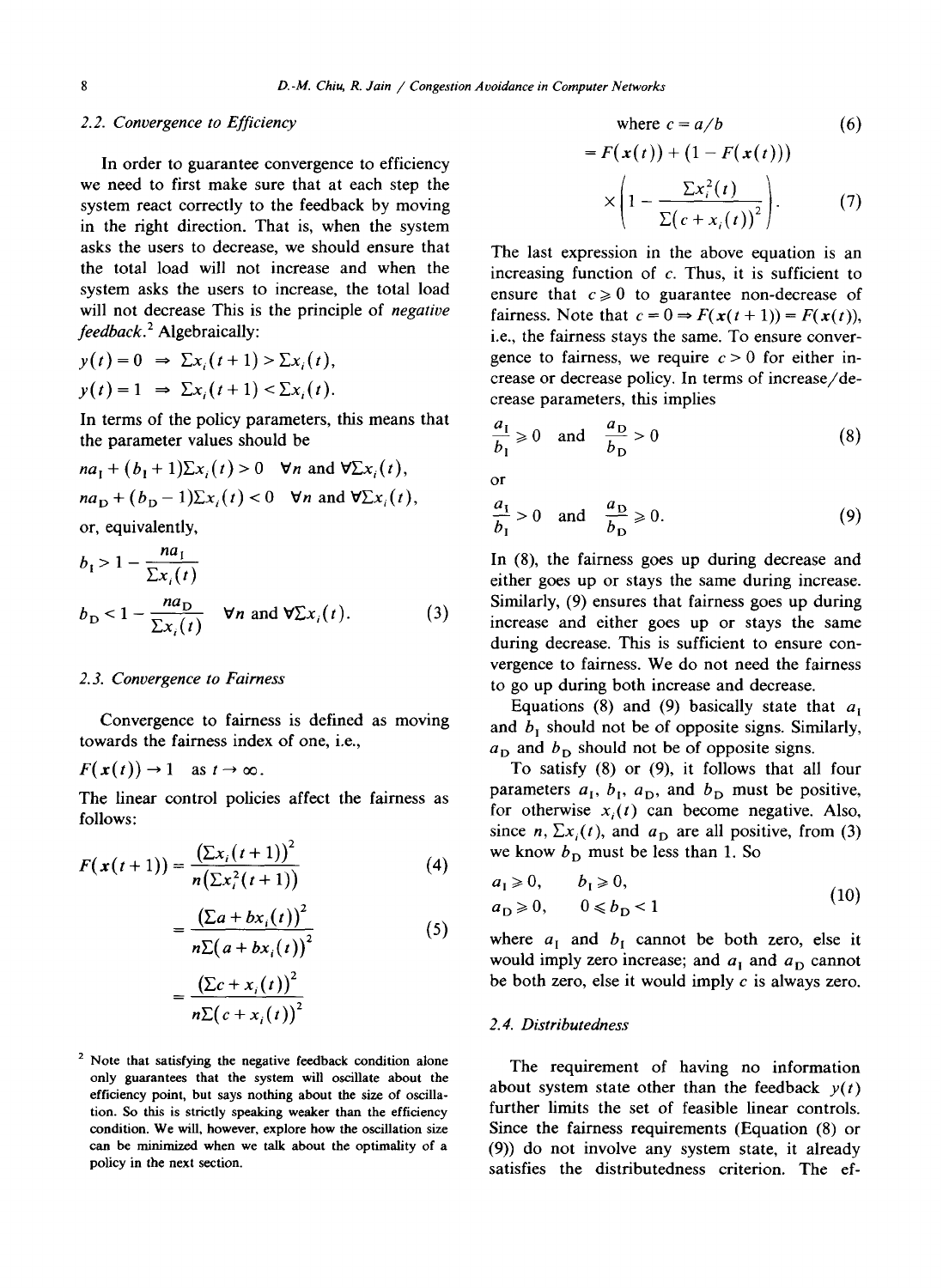ficiency convergence conditions stated in (3), however, require knowledge of  $\Sigma x_i(t)$  and n at each user. In the absence of such knowledge, each user must try to satisfy the negative feedback condition by itself. This means a stronger condition to guarantee convergence to efficiency:

$$
y(t) = 0 \implies x_i(t+1) > x_i(t) \forall i,
$$
  

$$
y(t) = 1 \implies x_i(t+1) < x_i(t) \forall i.
$$
 (11)

Which translates into

$$
a_1 + (b_1 - 1)x_i(t) > 0 \quad \forall x_i(t) \ge 0,
$$
  
\n
$$
a_D + (b_D - 1)x_i(t) < 0 \quad \forall x_i(t) \ge 0.
$$

This implies further constraining equation (10) to be

$$
a_1 > 0,
$$
  $b_1 \ge 1,$   
\n $a_D = 0,$   $0 \le b_D < 1.$  (12)

We shall demonstrate these constrains graphically later, using the vector representations.

There is, however, a simple variation for us to make the conditions in (12) less restrictive for parameters  $b_1$  and  $a_{\text{D}}$ . If each user *i* truncates its control whenever the conditions in (11) would otherwise be violated, as below

$$
x_i(t+1) = \begin{cases} \max(a_1 + b_1 x_i(t), x_i(t)) \\ \text{if } y(t) = 0 \Rightarrow \text{ Increase,} \\ \min(a_1 + b_1 x_i(t), x_1(t)) \\ \text{if } y(t) = 1 \Rightarrow \text{Decrease,} \end{cases}
$$
(13)

then (10) can guarantee both convergence to efficiency with the distributed requirements. There is one catch, however, that is all users could truncate at the same time (thus stopping any progress). To prevent this possibility, let's consider the following conditions:

$$
a_1 + (b_1 - 1)X_{\text{max}} > 0,
$$
  
\n
$$
N_{\text{max}} a_{\text{D}} + (b_{\text{D}} - 1)X_{\text{min}} < 0
$$
\n(14)

for some  $X_{\text{min}}$  and  $X_{\text{max}}$  satisfying

$$
X_{\min} \leqslant X_{\text{goal}} \leqslant X_{\max}.\tag{15}
$$

Here,  $N_{\text{max}}$  is the upper bound on the number of users that would share the resource. The claim is that when (14) and (15) are satisfied, it is impossible for  $\sum x_i(t + 1) = \sum x_i(t)$ .

Let us suppose the contrary is true for the case  $y = 0$ . This means that

$$
a_1 + b_1 x_i(t) < x_i(t) \quad \forall i
$$

which means

$$
na_1 + (b_1 - 1)\sum x_i(t) < 0.
$$

Since  $a_1$ ,  $b_1$ , and all  $x_i$ 's are positive, the above inequality is possible only if  $b_1 - 1$  is negative and if so, substituting  $X_{\text{max}}$  which is more than  $\sum x_i(t)$ will make the left-hand side even more negative:

$$
na_1 + (b_1 - 1)X_{\text{max}} < 0.
$$

This violates (14); thus a contradiction with our assumption.

For the case  $y = 1$ , if all users truncate, then it means

$$
na_{\mathrm{D}} + b_{\mathrm{D}}x_i(t) > x_i(t) \quad \forall i,
$$

thus

$$
na_{\mathrm{D}} + (b_{\mathrm{D}} - 1)\Sigma x_i(t) > 0.
$$

Since  $b<sub>D</sub>$  is less than 1, the second term in the left-hand side of the above equation is negative.  $y = 1$  implies  $\sum x_i(t)$  is greater than  $X_{\text{goal}}$ , hence  $X_{\text{min}}$ . Substituting  $N_{\text{max}}$  in place of *n*, and  $X_{\text{min}}$  in place of  $\sum x_i(t)$ , should maintain the inequality. That is, we must have

$$
N_{\max} a_{\rm D} + (b_{\rm D} - 1) X_{\min} > 0.
$$

This leads to a violation of (14); thus a contradiction.

So the linear controls with truncation leave us with a set of conditions weaker than (12) and stronger than (10):

$$
a_1 > 0,
$$
  $b_1 > 1 - \frac{a_1}{X_{\text{max}}},$   
 $0 \le a_D < (1 - b_D) \frac{X_{\text{min}}}{N_{\text{max}}}, \qquad 0 \le b_D < 1.$  (16)

Notice that in the case that we do not have any knowledge to bound  $X_{\text{goal}}$  or n, that simply corresponds to  $N_{\text{max}} = \infty$ ,  $X_{\text{min}} = 0$  and  $X_{\text{max}} = \infty$ . Then the conditions on linear control with truncation reduce to the same ones as those on the strictly linear control. We have essentially proven the following propositions:

**Proposition** 1. *In order to satisfy the requirements of distributed convergence to efficiency and fairness without truncation, the linear decrease policy should be multiplicative, and the linear increase policy should always have an additive component, and optionally it may have a multiplicative component with the coefficient no less than one.*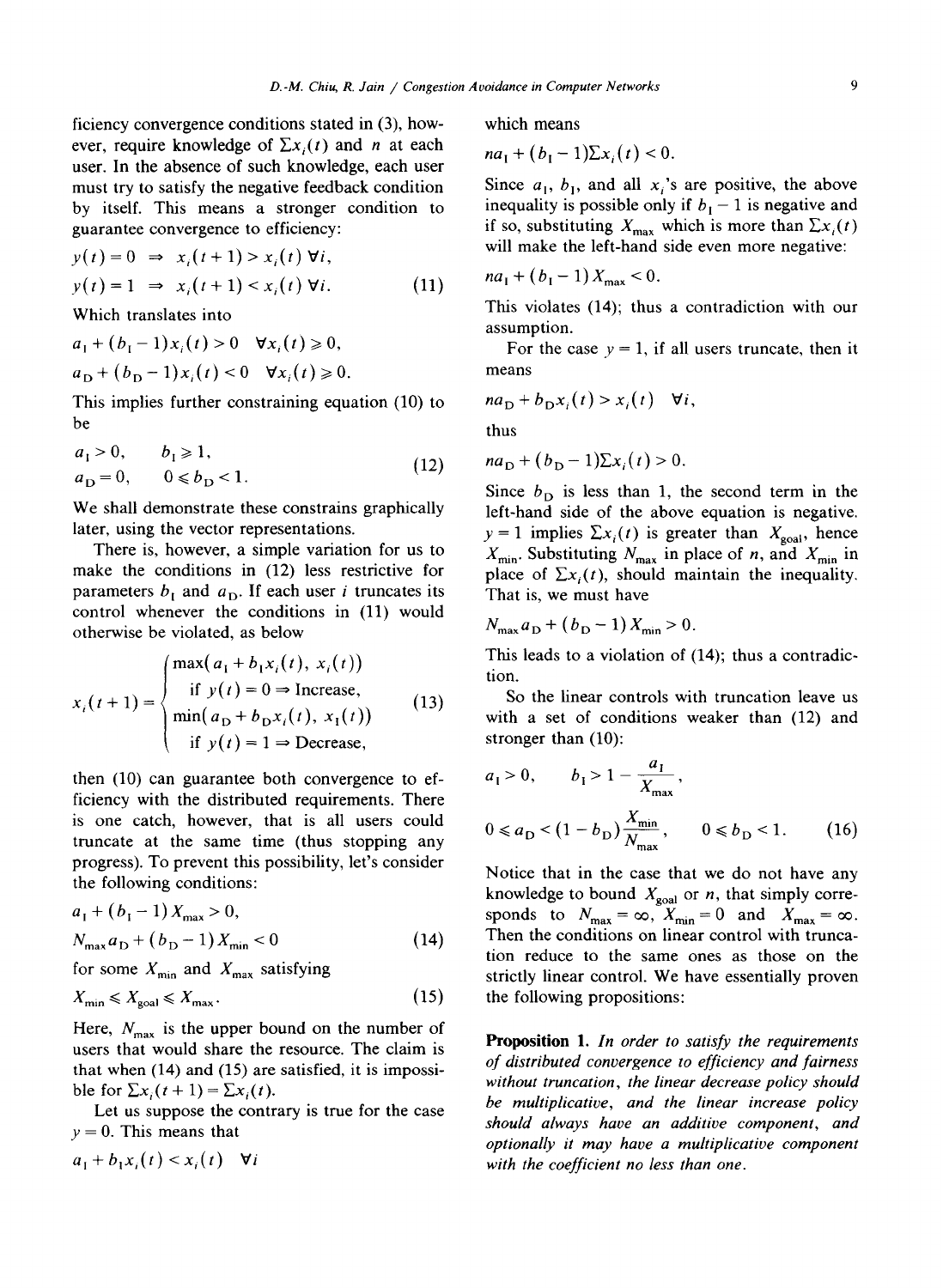Proposition 2. *For the linear controls with truncation (as defined in Equation (13)), the increase and decrease policies can each have both additive and multiplicative components, satisfying the constraints in Equations* (16) *and* (15).

The vectorial representation in the next section should help illustrate these results further.

## *2.5. Vectorial Representation of Feasibility Conditions*

The constraint on the control imposed by the efficiency and fairness convergence conditions are depicted in Fig. 7 for the 2-user case. Let us first consider a point in the overloaded region. As shown in Fig.  $7(a)$ , the users start at the point  $x^H = (x_1^H, x_2^H)$ , which is above the efficiency line. The system asks the users to decrease. The line  $x_1 + x_2 = x_1^H + x_2^H$  represents an "equi-efficiency" line. All points on this line have the same efficiency as  $x^H$ . For convergence to efficiency it is sufficient to ensure that the next decrease moves into the shaded area.

The requirement of linear controls and distributedness puts additional restrictions. Linear controls imply that the new state vector  $x(t + 1)$  is a sum of two vectors corresponding to a and  $bx(t)$ . In two dimensions,  $a$  vector is represented by a 45<sup>°</sup> line through  $x(t)$ . This is shown in Fig. 7(b) by the line marked  $b = 1$ . All future states corresponding to  $b = 1$  lie on this line. Points to the left of the line can be reached if and only if we choose  $b > 1$ . Similarly, points to the right of the line can be reached if  $b < 1$ . The second vector corresponding to  $bx(t)$  is represented by the line marked  $a = 0$  in Fig. 7(b). If we choose  $a = 0$ , the state  $x(t + 1)$  will lie on this line. Points to the left of this line can be reached by choosing  $a < 0$ . Similarly, points to the fight of this line can be reached by  $a > 0$ . Depending upon the values of a and b, the set of reachable states will lie in one of the four regions formed by the two lines  $a = 0$  and  $b = 1$ . Only one of these four regions, the one corresponding to  $a \le 0$  and  $b \le 1$ , is completely below the equi-efficiency line. This region is shown shaded in Fig. 7(b). If we choose parameter values corresponding to other regions, the next state can not be guaranteed to be always below the equi-efficiency line.

For fairness, we note that the points between the fairness line and the line passing through  $x<sup>H</sup>$ have higher fairness than  $x^H$  (see Fig. 7(c)). If we locate the mirror image of  $x^H$ — the point  $x^H'$  =  $(x_2^H, x_1^H)$ —this point has the same fairness as  $x^H$ , and all points between the fairness line and the line joining  $x^H$  have higher fairness than  $x^H$ . Thus, for convergence to fairness, it is sufficient that the next point be in the region bounded by the two lines joining origin to the points  $x<sup>H</sup>$  and  $\mathbf{r}^{\mathrm{H}'}$ 

Combining the effect of all the restrictions, the region for distributively converging to efficiency and fairness is given by the intersection of the regions shown in Fig. 7(b), and (c), i.e., by the line joining  $x^H$  to the origin as shown in Fig. 7(d). Thus the only policies that would distributively satisfy the fairness and efficiency convergence conditions are those that move the operating point along this line. In other words, the decrease must be multiplicative.

Similarly, starting with a point  $x_L = (x_1^L, x_2^L)$ in the underloaded region, the region for distributively converging to efficiency and fairness is given by the region shown in Fig. 7(e).

Equations (12), (16), and (15) are basically the algebraic statement of these conditions.

#### **3. Optimizing the Control Schemes**

Having established the feasible control region, the next step is to determine the optimal policy  $$ a policy that takes the system to the goal quickly. In this section, therefore, we discuss the selection of control parameters to minimize the time to convergence and to minimize the oscillations.

## *3.1. Optimal Convergence to Efficiency*

In this subsection, we deal exclusively with the tradeoff of time to converge to efficiency,  $t_{e}$ , with the oscillation size,  $s_e$ . More figuratively, we also refer to these two metrics as *responsiveness* and *smoothness,* respectively.

The *n* state equations corresponding for *n* users are

$$
x_i(t+1) = a + bx_i(t), \quad i = 1, 2, ..., n.
$$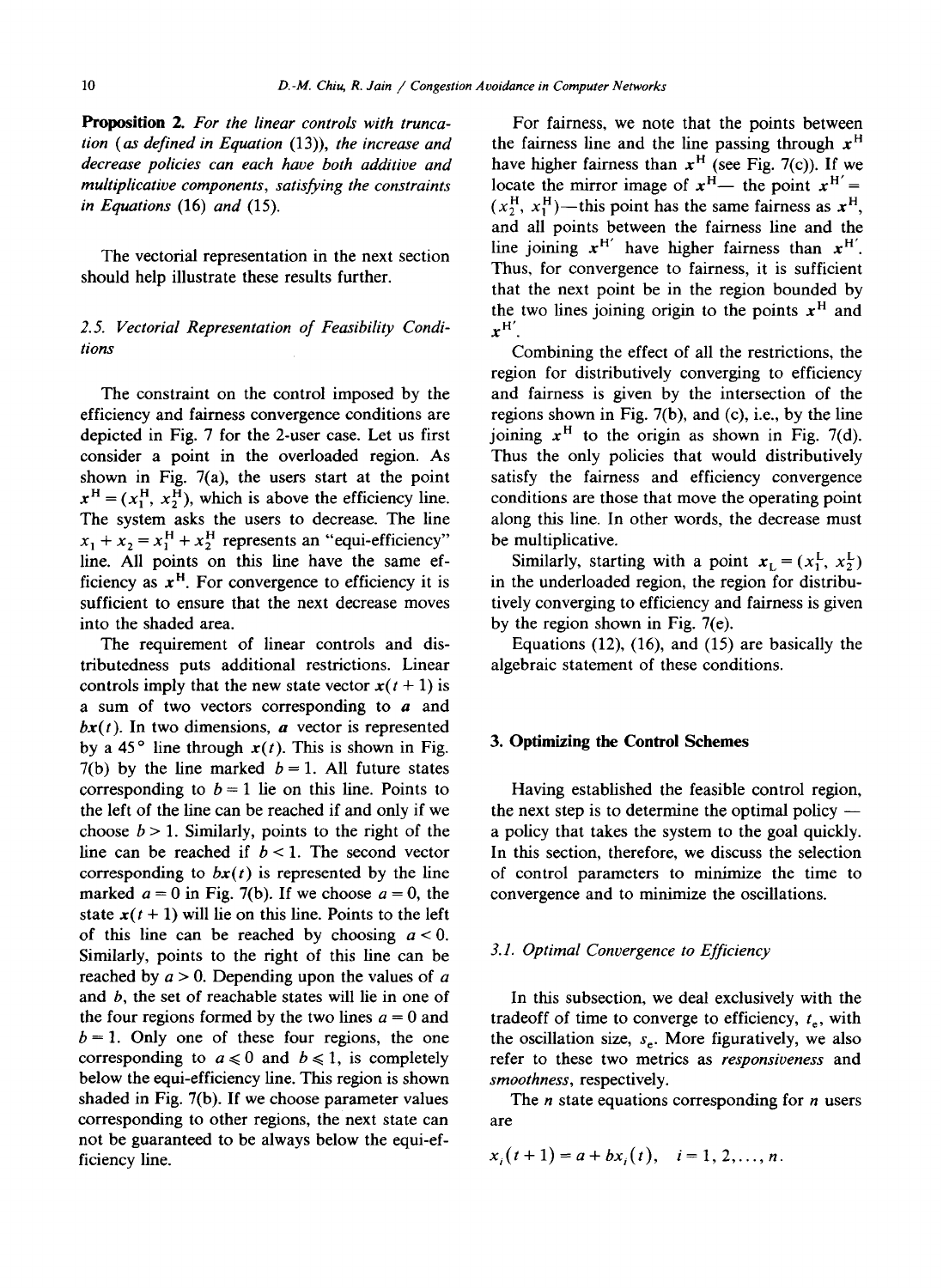

Fig. 7. Vectorial representation of efficiency and fairness feasibility conditions.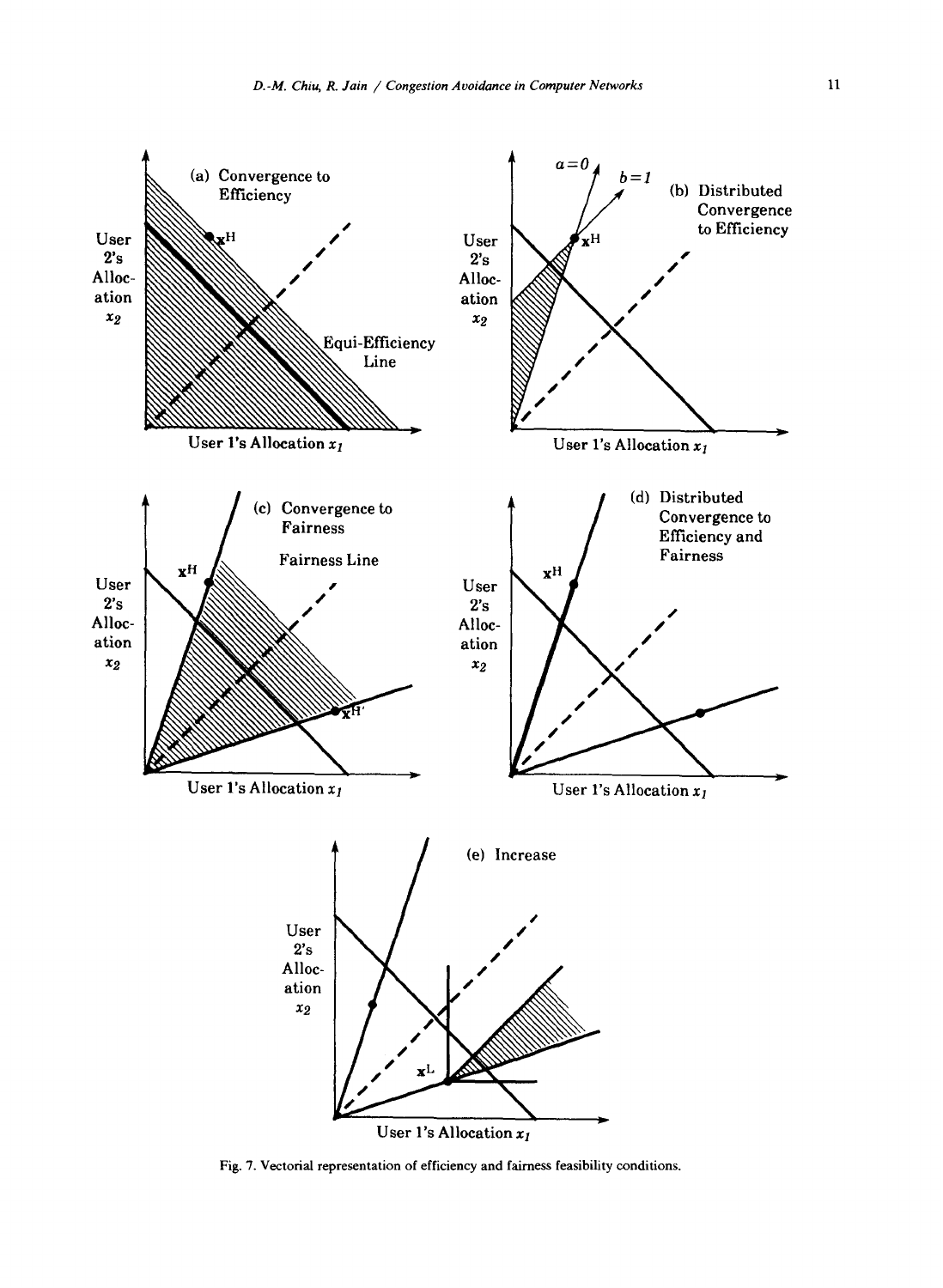These  *equations can be added to form a single* state equation:

$$
\sum x_i(t+1) = na + b \sum x_i(t)
$$
  
or,  

$$
Y(t+1) = A Y(t) - A + Y(t)
$$

$$
X(t+1) = na + bX(t) \quad \text{where } X = \sum x_i.
$$

Given initial state  $X(0)$ , the time to reach  $X_{goal}$  is

$$
t_{e} = \begin{cases} \frac{\log\left(\frac{an + (b-1)X_{\text{goal}}}{an + (b-1)X(0)}\right)}{\log(b)}, & b > 0, \\ \frac{X_{\text{goal}} - X(0)}{an}, & b = 0. \end{cases}
$$

After converging to  $X_{\text{goal}}$  there will be a maximum overshoot of

$$
s_{\rm e} = |an + (b-1)X_{\rm goal}|.
$$

Notice that  $t_e$  is a monotonically decreasing function of a and b, while  $s_e$  is a monotonically increasing function of  $a$  and  $b$ . Thus, any attempt to increase responsiveness (decrease  $t_e$ ) also results in decreased smoothness (increased  $s_e$ ), and vice versa.

## *3.2. Optimal Convergence to Fairness*

Equation (7) shows that the per step improvement in fairness  $F(x(t-1)) - F(x(t))$  is a monotonically increasing function of  $c = a/b$ . Thus, larger values of  $a$  and smaller values  $b$  give quicker convergence to fairness.

For the case of strict linear controls, this leads to an elegantly simple conclusion. For decrease, feasibility conditions required  $a<sub>D</sub> = 0$ . Thus, the fairness remains the same at every decrease step and the parameter  $b<sub>D</sub>$  has no effect on time to converge to a fair state. For increase, smaller  $b<sub>I</sub>$ results in quicker convergence to fairness. Thus, the optimal value of  $b_1$  is its minimum value--one. (See Equation (12).) Choosing  $b_1 = 1$  is equivalent to saying that additive increase gives us the quickest convergence to fairness. This result can be formally stated as:

**Proposition** 3. *For both feasibifity and optimal convergence to fairness, the increase poficy should be additive and the decrease policy should be multipficative.* 

This is in fact the form of the control we are proposing for our congestion avoidance schemes [10,11].

## **4. Nonlinear Controls**

In this section, we explore the behaviour of certain nonlinear controls. In particular, we show how they can be represented by the vector diagrams as in the case for linear controls. This technique again gives an intuitive feeling about how nonlinear controls work. The detailed analysis of nonlinear controls is beyond the scope of this paper. However, we will explain why we consider such nonlinear controls not suitable for practical purposes.

Let us consider in general state transition equations that are expressible as a power of the state:

$$
x_i(t+1) = x_i(t) + \alpha (x_i(t))^k,
$$

or, in terms of control,

$$
u_i(t) = \alpha(x_i(t))^k
$$

where  $k$  can be any integer (positive, negative or zero), and  $\alpha$  is a normalization constant that defines the step size and sign. Note that  $k = 0$ gives the additive policy and  $k = 1$  gives the multiplicative policy.

Now let us consider the two user vector representation for these controls. In Fig. 8 we first show the efficiency and fairness lines as before. Consider the point  $x^L$ . Let  $\theta(k)$  be the slope of  $u(t)$ . Then we know  $\theta(0)$  is 45° and  $\theta(1)$  is the same as the slope for the initial state  $x(t)$ . As k tends to infinity,  $\theta(k)$  tends to 0<sup>°</sup> and as k tends to negative infinity,  $\theta(k)$  tends to 90<sup>o</sup>.

Since fairness requires that the slope of the new state  $x(t+1)$  be closer to 45<sup>°</sup> than that of the initial state  $x(t)$ , we must have  $k \le 1$  (negative k is fine).

Slopes for other three possibilites  $x^L$ ,  $x^H$ , and  $x<sup>H'</sup>$  are shown in the figure and can be similarly explained. Considering all four possibilities we see that the feasibility condition requires  $k \leq 1$  for increase and  $k \ge 1$  for decrease (with at least one inequality being strict), and appropriate values for  $\alpha$  so the sign and step size are correct. The additive increase and multiplicative decrease control, for example, clearly satisfies this general condition.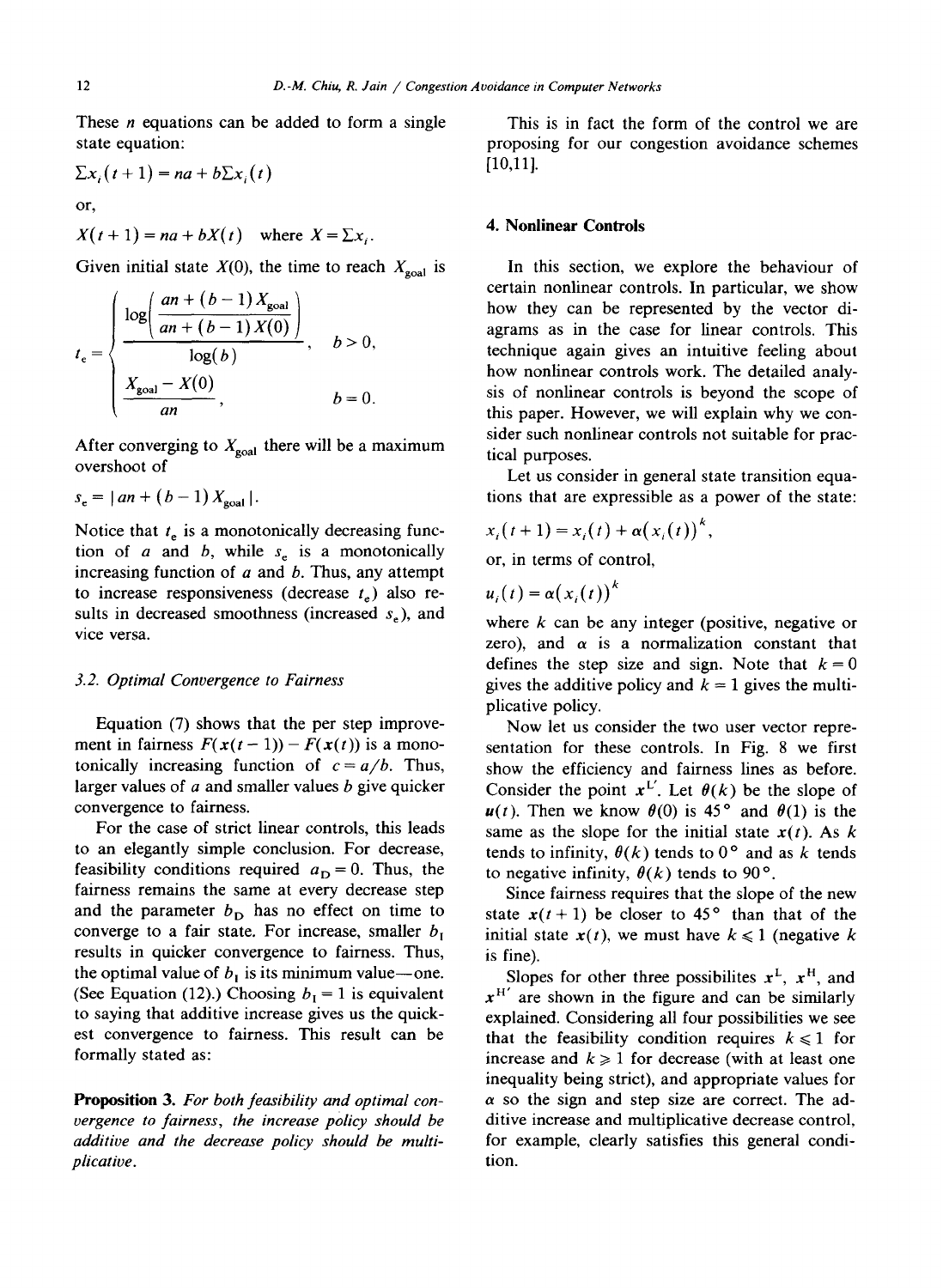

Fig. 8. Vectorial representation for nonlinear controls.

A nonlinear control could generally include more components with different slopes:

$$
u_i(t) = \sum_{k=-\infty}^{\infty} \alpha_k(x_k(t))^k.
$$

Then the sum of the components must have a slope satisfying the above condition.

Although nonlinear controls offer us far more flexibility in trying to direct towards fairness, it also complicates the task of finding the right scaling factors, represented by  $\alpha_k$  in the above equation. These parameters usually must be chosen relative to system parameters, such as the capacity  $X_{\text{goal}}$  and maximum number of users  $N_{\rm max}$ . Being too sensitive to system parameters reduces the *robustness* of the control. For this reason we spent less effort in exploring nonlinear controls, We will discuss the robustness question more in the next section.

#### **5. Practical Considerations**

The problem studied in this report is a generic, but also highly abstracted problem. In order to apply the results to solve the decentralized congestion control problem in real networks, many practical issues must be taken into considerations. We briefly discuss some of them here.

One general principle in choosing an algorithm in a general architecture is to be independent of hardware and software *scales* or *parameters* as much as possible. The reason being that in a complex system, scaling parameters are not easily gathered in an automatic fashion and, thus, require human help to *configure.* Having algorithms depend on system scales would complicate the configuration task and make the algorithm more vulnerable to human error. While in this report we have discussed optimizing the control scheme according to certain criteria, practical consideration may dictate that the control be chosen for the widest range of values of system parameters. As we indicated earlier, the nonlinear controls tend to be more sensitive to the system parameters and, thus, are less likely to be useful in practice.

Another possible constraint is that the resource and thus the allocations must be integral. For example buffers and windows are all measured in integers. Simple rounding off to the nearest integer may cause violation of the various convergence conditions.

Ease of implementation could also affect the choice of the controls. For example, the number of multiplications or exponentiations required to implement a control would impact on the minimal hardware required.

## *5.1. Further Questions*

There are many further questions worth exploring in conjunction to this problem. In particular, the following are important:

(1) *How does delayed feedback affect the control?*  In practice there is invariably some delays before the feedback arrives at the controller. As the delay lengthens, the feedback becomes less and less useful, and the performance worsens. It would be valuable to have quantitative assessment of how the performance degrades.

(2) *What is the marginal utility of increased bits of feedback?* The binary feedback is the simplest. Adding additional feedback signals may help to cut down the oscillations. A formal analysis would allow an assessment of the tradeoff of performance versus complexity.

(3) *Is it worthwhile to guess the current number of users n?* Users come and go dynamically and the number changes by integral values. A sequence of increase signals may indicate the reduction in the number of users from *n* to  $n - 1$ . If *n* were known or bounded, sources could predict